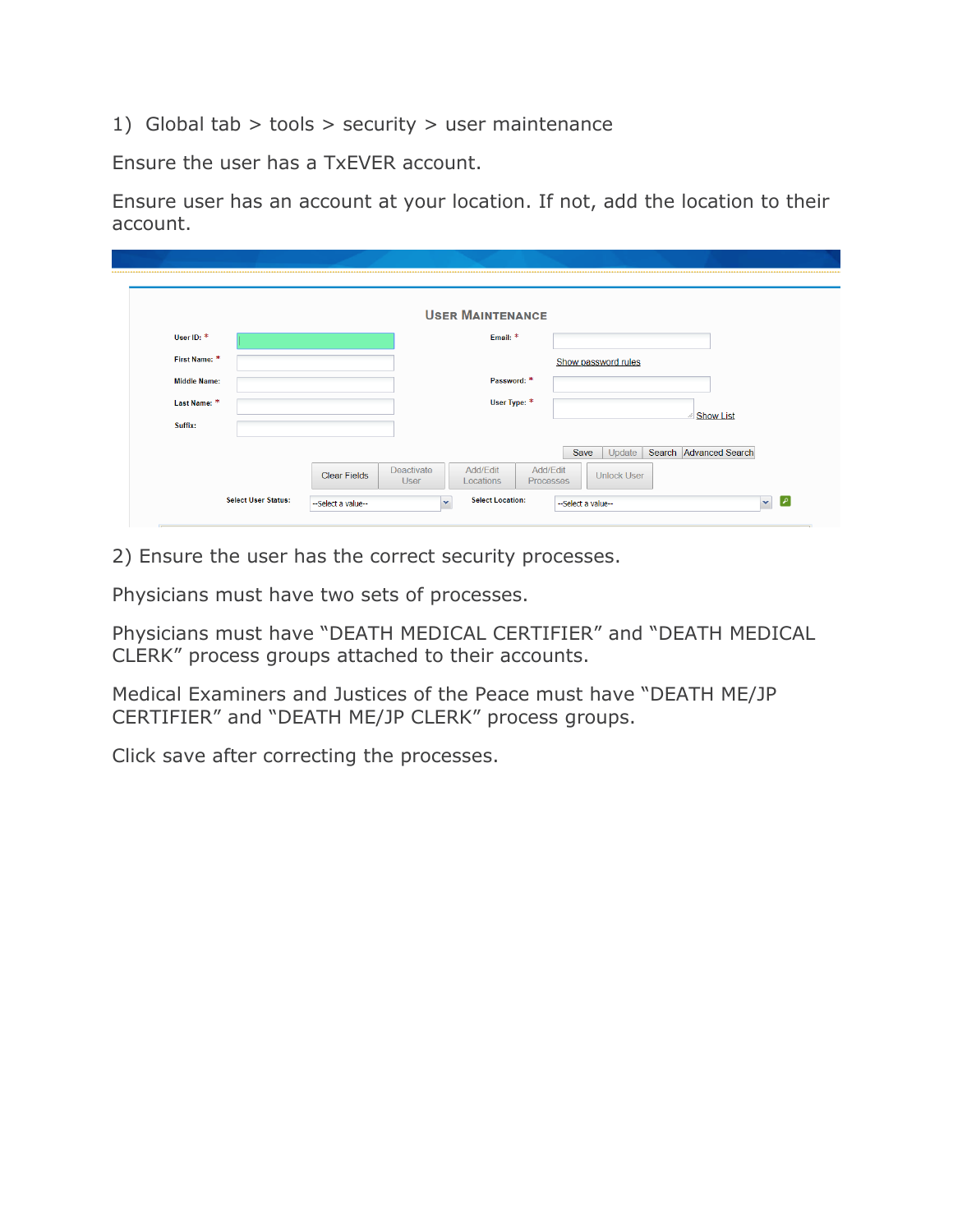|                                                                                                                                                                                                                                                                                                                                                                                                                                                                                                                                                                                                                                                                                                                                                                                                                                                                                                                                                                                                                                            |                                | <b>TDCJ Allocation Indicator</b><br><b>DCOA Allocation Indicator</b>                                                                                                                                                                                                                                                                                                                                                                                                                                                                                                                                                                                                                                                                                                                                                                                                                                                                            |
|--------------------------------------------------------------------------------------------------------------------------------------------------------------------------------------------------------------------------------------------------------------------------------------------------------------------------------------------------------------------------------------------------------------------------------------------------------------------------------------------------------------------------------------------------------------------------------------------------------------------------------------------------------------------------------------------------------------------------------------------------------------------------------------------------------------------------------------------------------------------------------------------------------------------------------------------------------------------------------------------------------------------------------------------|--------------------------------|-------------------------------------------------------------------------------------------------------------------------------------------------------------------------------------------------------------------------------------------------------------------------------------------------------------------------------------------------------------------------------------------------------------------------------------------------------------------------------------------------------------------------------------------------------------------------------------------------------------------------------------------------------------------------------------------------------------------------------------------------------------------------------------------------------------------------------------------------------------------------------------------------------------------------------------------------|
| <u>se provincialmente a communicación disponsibilidades por un communicación </u><br><b>E DEATH MEDICAL CERTIFIER (ADMIN, SYSADMIN, ADMIN)</b><br>E DEATH ABANDON MEDICAL/DEMOGRAPHIC AMENDMENT AND DI<br><b>EDEATH DE-CERTIFY</b><br><b>E-DEATH MEDICAL CERTIFICATION</b><br>$\equiv$ DEATH RELEASE MDE<br><b>BADDEATH MEDICAL CLERK (STATEUSER3, SYSADMIN, STATEUSER3)</b><br>$\Box$ DEATH CREATE NEW RECORD MDE<br>$\equiv$ DEATH DECLINE<br><b>ENDEATH DEMOGRAPHIC HELP</b><br><b>E DEATH FACILITY DELINQUENT REPORT (UNCERTIFIED)</b><br>DEATH MEDICAL AMENDMENT<br><b>E DEATH MEDICAL CERTIFIER PRODUCTIVITY REPORT</b><br><b>EDEATH MEDICAL DATA ENTRY</b><br><b>ENDEATH MEDICAL FACILITY PRODUCTIVITY REPORT</b><br>$\equiv$ DEATH MEDICAL HELP<br><b>EDEATH PENDING CAUSE OF DEATH LISTING</b><br><b>ENDEATH RECORD STATUS REPORT</b><br>DEATH RECORDS - FILED BY MEDICAL CERTIFIER LOCATION REF<br><b>ENDEATH REFER TO JP/MEDICAL EXAMINER MDE</b><br><b>ENDEATH REJECTED RECORDS REPORT</b><br>$\blacksquare$ DEATH DELINIOHICH | $\Rightarrow$<br>÷<br>ÐĐ<br>ৰৰ | <b>Process Assigned:</b><br>□ OEATH MEDICAL CERTIFIER (ADMIN, SYSADMIN, ADMIN)<br>E DEATH ABANDON MEDICAL/DEMOGRAPHIC AMENDMENT AND DI<br><b>ENDEATH DE-CERTIFY</b><br><b>EDEATH MEDICAL CERTIFICATION</b><br><b>E DEATH RELEASE MDE</b><br><b>□ △ DEATH MEDICAL CLERK (STATEUSER3 , SYSADMIN, STATEUSER3 )</b><br><b>E DEATH CREATE NEW RECORD MDE</b><br>$\Box$ DEATH DECLINE<br><b>EDEATH DEMOGRAPHIC HELP</b><br><b>E DEATH FACILITY DELINQUENT REPORT (UNCERTIFIED)</b><br><b>EDEATH MEDICAL AMENDMENT</b><br><b>E-DEATH MEDICAL CERTIFIER PRODUCTIVITY REPORT</b><br><b>EDEATH MEDICAL DATA ENTRY</b><br><b>ENDEATH MEDICAL FACILITY PRODUCTIVITY REPORT</b><br><b>E DEATH MEDICAL HELP</b><br><b>EDEATH PENDING CAUSE OF DEATH LISTING</b><br><b>ENDEATH RECORD STATUS REPORT</b><br>DEATH RECORDS - FILED BY MEDICAL CERTIFIER LOCATION REF<br><b>EDEATH REFER TO JP/MEDICAL EXAMINER MDE</b><br><b>E-DEATH REJECTED RECORDS REPORT</b> |
|                                                                                                                                                                                                                                                                                                                                                                                                                                                                                                                                                                                                                                                                                                                                                                                                                                                                                                                                                                                                                                            | Save                           |                                                                                                                                                                                                                                                                                                                                                                                                                                                                                                                                                                                                                                                                                                                                                                                                                                                                                                                                                 |

3) Open Physician Table by Selecting the "Death" tab > Tools > Library Maintenance > Physicians

| Skip to main content<br><b>GLOBAL</b><br><b>DEATH</b><br><b>FETAL DEATH</b>     |                                                      | $9 + 2 + 11 + 1$ LogOut |
|---------------------------------------------------------------------------------|------------------------------------------------------|-------------------------|
| <b>Texas Department of State</b><br><b>FUNCTION -</b><br><b>Health Services</b> | <b>REPORTS.</b><br>TOOLS.<br>Library Maintenance II- | <b>REVE</b><br>HELP.    |
| , welcome to the Texas Department of State Healt                                | Physicians<br><b>Utilities</b><br>Imports            |                         |

4) When the table scrolls to the bottom of the screen where physicians registered at your facility are listed, and then scroll the screen to the right until you see the column "Mapped User ID"

| <b>Dip</b>   | Zip Ext | License Number NPI | To Email | CC Email | Method Of Contact Display In List |               |              | User ID Date/Time             | Mapped User ID     |
|--------------|---------|--------------------|----------|----------|-----------------------------------|---------------|--------------|-------------------------------|--------------------|
| '5525        |         | R2587              |          |          | E-MAIL                            | <b>ALWAYS</b> |              | STATEU 9/26/2018 2:17:31 PM   | <b>TBROWN</b>      |
| <b>75025</b> |         | R2589              |          |          | E-MAIL                            | <b>ALWAYS</b> |              | JANBUR 11/7/2018 5:19:11 PM   |                    |
| 5032         |         | B2587              |          |          | E-MAIL                            | <b>ALWAYS</b> |              | GCARPE 10/23/2018 10:11:20 AM | <b>GCARPENTIER</b> |
| 79714        |         | 15151511           |          |          | E-MAIL                            | <b>ALWAYS</b> | <b>ADMIN</b> | 10/8/2018 2:27:51 PM          |                    |
| <b>75032</b> |         | C1234              |          |          | E-MAIL                            | <b>ALWAYS</b> |              | STATEU 9/26/2018 2:58:10 PM   |                    |
| 15215        |         | 25526              |          |          | E-MAIL                            | <b>ALWAYS</b> | <b>ADMIN</b> | 10/19/2018 12:13:09 PM        |                    |
| 78525        |         | Z1234              |          |          | E-MAIL                            | <b>ALWAYS</b> |              | STATEU 9/11/2018 4:42:35 PM   | ⋗                  |

5) Select the row where a mapped user ID is missing and "Edit":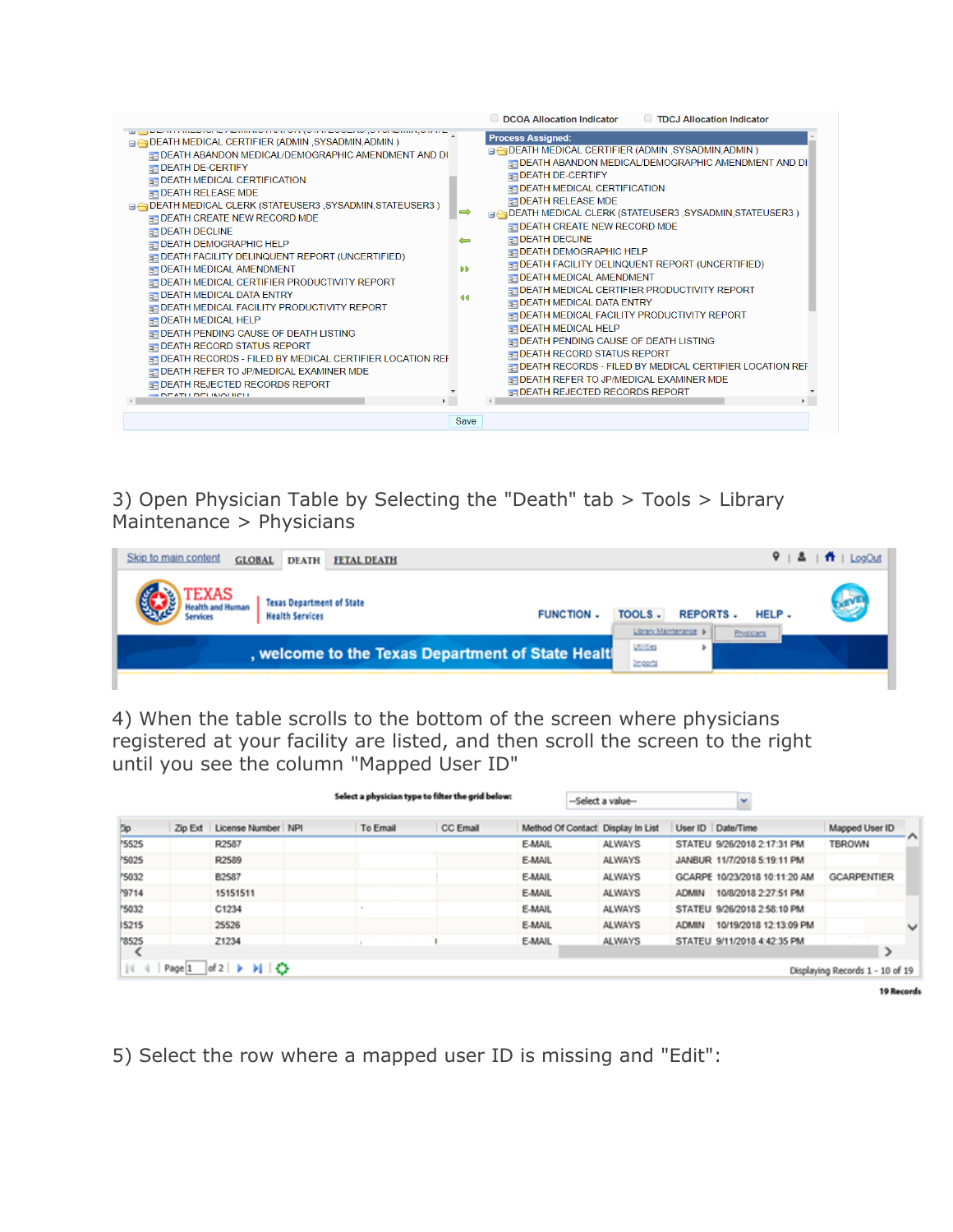|              |         |                                                                             |          | Select a physician type to filter the grid below: |                                   | --Select a value-- |              | v                              |                                 |     |
|--------------|---------|-----------------------------------------------------------------------------|----------|---------------------------------------------------|-----------------------------------|--------------------|--------------|--------------------------------|---------------------------------|-----|
| Zip          | Zip Ext | License Number NPI                                                          | To Email | CC Email                                          | Method Of Contact Display In List |                    |              | User ID Date/Time              | Mapped User ID                  |     |
| '5525        |         | R2587                                                                       |          |                                                   | E-MAIL                            | <b>ALWAYS</b>      |              | STATEU 9/26/2018 2:17:31 PM    | TBROWN                          | - ^ |
| '5025        |         | R2589                                                                       |          |                                                   | E-MAIL                            | <b>ALWAYS</b>      |              | JANBUR 11/7/2018 5:19:11 PM    |                                 |     |
| '5032        |         | B2587                                                                       |          |                                                   | E-MAIL                            | <b>ALWAYS</b>      |              | GCARPE 10/23/2018 10:11:20 AM  | <b>GCARPENTIER</b>              |     |
| <b>M9714</b> |         | 15151511                                                                    |          |                                                   | E-MAIL                            | <b>ALWAYS</b>      | <b>ADMIN</b> | 10/8/2018 2:27:51 PM           |                                 |     |
| '5032        |         | C1234                                                                       |          |                                                   | E-MAIL                            | <b>ALWAYS</b>      |              | STATEU 9/26/2018 2:58:10 PM    |                                 |     |
| 5215         |         | 25526                                                                       |          |                                                   | <b>E-MAIL</b>                     | <b>ALWAYS</b>      |              | ADMIN   10/19/2018 12:13:09 PM |                                 | IV  |
| '8525        |         | Z1234                                                                       |          |                                                   | E-MAIL                            | <b>ALWAYS</b>      |              | STATEU 9/11/2018 4:42:35 PM    | ⋗                               |     |
| 44           |         | Page $1$ of $2 \rightarrow \rightarrow \rightarrow \rightarrow \rightarrow$ |          |                                                   |                                   |                    |              |                                | Displaying Records 1 - 10 of 19 |     |

The toolbar is located above the table:

| Zip:                       | 78756                         | EXT:<br>$\checkmark$<br><b>New</b> | Edit   | Save                                                                                                     | Clear       | <b>Delete</b>                               | Search | Undo                                          |           |              |
|----------------------------|-------------------------------|------------------------------------|--------|----------------------------------------------------------------------------------------------------------|-------------|---------------------------------------------|--------|-----------------------------------------------|-----------|--------------|
|                            |                               |                                    |        | Select a physician office to filter the grid below:<br>Select a physician type to filter the grid below: |             | <b>TEST PHYSICIAN</b><br>--Select a value-- |        | $\mathcal{L}$<br>$\checkmark$<br>$\checkmark$ |           |              |
| Physician Office Name Type |                               | Title                              | Prefix | <b>First Name</b>                                                                                        | Middle Name | Last Name $\triangle$                       | Suffix | <b>Street Address</b>                         | Apt/Suite | State/Co     |
| <b>EST PHYSICIAN</b>       | <b>CERTIFYING PHYSICI, MD</b> |                                    |        | <b>SAM</b>                                                                                               |             | <b>DERRICK</b>                              |        | <b>123 NEW STREET</b>                         |           | <b>TEXAS</b> |
| <b>EST PHYSICIAN</b>       | <b>PHYSICIAN</b>              | <b>OTHER</b>                       |        | <b>SANDRA</b>                                                                                            |             | <b>LACKEY</b>                               |        | 1100 W 49TH STREET                            |           | <b>TEXAS</b> |
| <b>TEST PHYSICIAN</b>      | <b>CERTIFYING PHYSICI MD</b>  |                                    |        | <b>RAVEN</b>                                                                                             |             | <b>WRENCHER</b>                             |        | 1100 W 49TH ST                                |           | <b>TEXAS</b> |

If the user does not appear in the library table, select "new" to create a new entry.

6) Ensure that the "display in list" entry for the account is set to "always" and that the method of contact is set to "e-mail."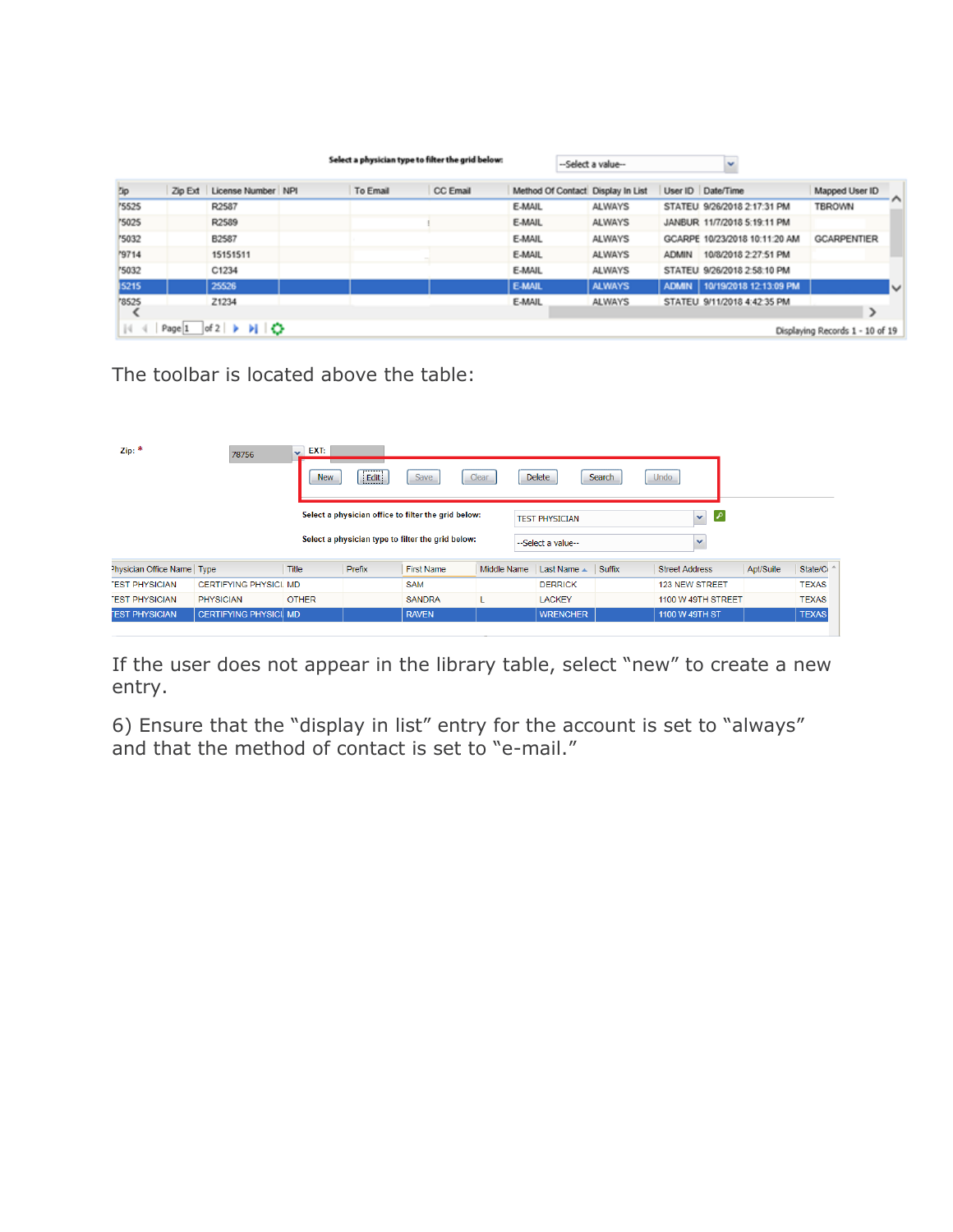## **PHYSICIAN**

| Physician Ortice/Practice: * | PRESBYTERIAN HOSPITAL OF GREEI |  |
|------------------------------|--------------------------------|--|
| License Number: *            | X0000                          |  |
| NPI:                         |                                |  |
| TO Fmail: $*$                | fieldservices@dshs.texas.gov   |  |
| <b>CC</b> Email:             |                                |  |
| Method Of Contact: *         | E-MAIL                         |  |
| Display in List: *           | v<br><b>ALWAYS</b>             |  |
| User: $*$                    | DSMITH1                        |  |

7) View the available User IDs in the drop down just above the grid:

<u> Liberatura de la contrada de la contrada de la contrada de la contrada de la contrada de la contrada de la c</u>

| Street Address: * | 123 GENESIS DRIVE             |              |      | User: * |               | --Select a value--              |      |
|-------------------|-------------------------------|--------------|------|---------|---------------|---------------------------------|------|
| Apt/Suite:        |                               |              |      |         |               | ADMIN                           |      |
| State/Country: *  | TEXAS                         | v            |      |         |               | <b>DERJOHNSON</b><br>STATEUSER3 |      |
| County: *         | <b>ANDREWS</b>                | $\checkmark$ |      |         |               |                                 |      |
| City/Town: *      | PRECINCT 1                    | v            |      |         |               |                                 |      |
| Zip: *            | EXT:<br>$\checkmark$<br>15215 |              |      |         |               |                                 |      |
|                   |                               | Edit<br>New  | Save | Clear   | <b>Delete</b> | Search                          | Undo |

8) Select user ID for the certifying physician and select save: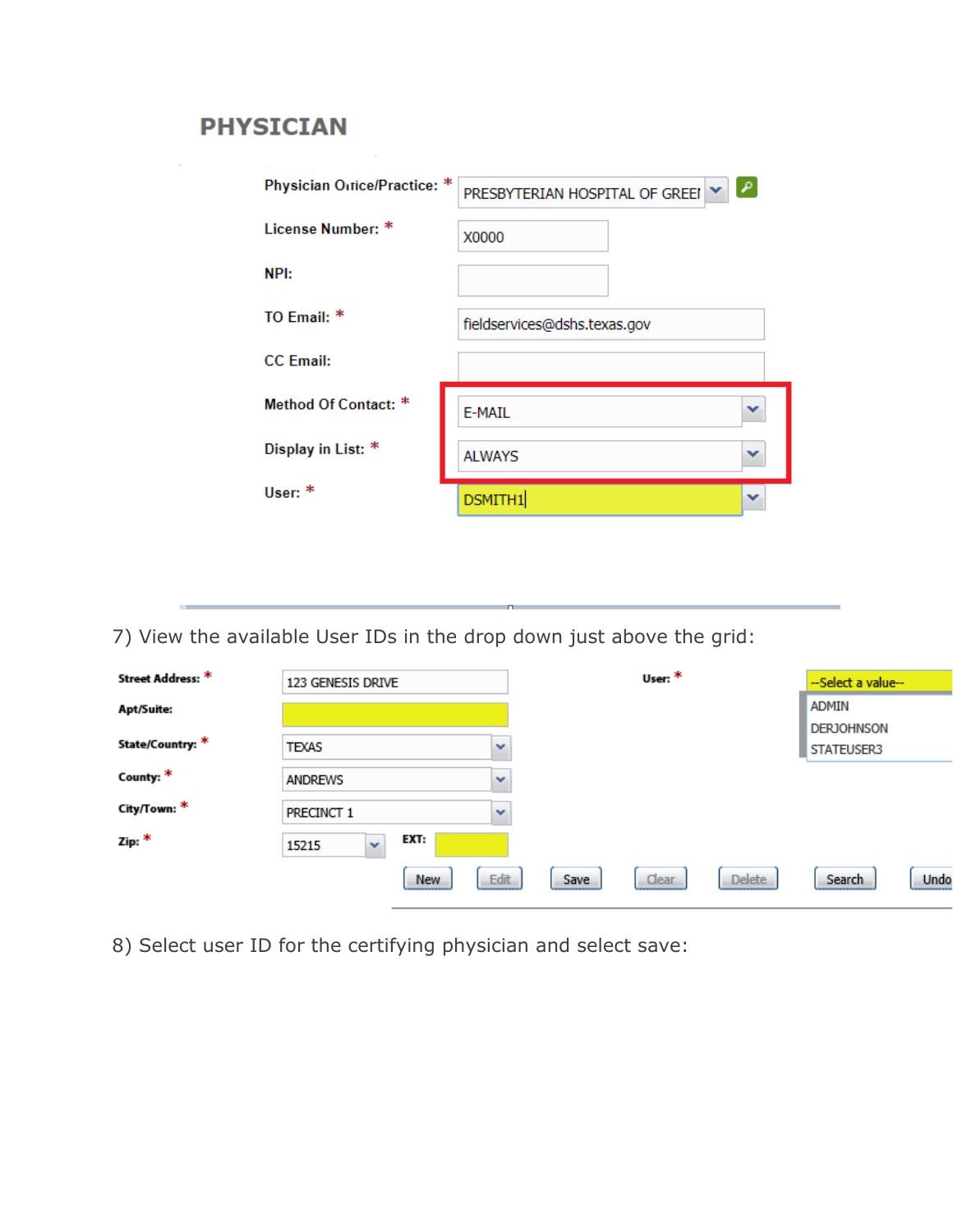| Street Address: * |                      |      |              |      | User: * |               |        |      |
|-------------------|----------------------|------|--------------|------|---------|---------------|--------|------|
|                   | 123 GENESIS DRIVE    |      |              |      |         |               | ADMIN  |      |
| Apt/Suite:        |                      |      |              |      |         |               |        |      |
| State/Country: *  | TEXAS                |      | $\checkmark$ |      |         |               |        |      |
| County: *         | ANDREWS              |      | $\checkmark$ |      |         |               |        |      |
| City/Town: *      | PRECINCT 1           |      | $\checkmark$ |      |         |               |        |      |
| Zip: *            | $\ddotmark$<br>15215 | EXT: |              |      |         |               |        |      |
|                   |                      | New  | Edit         | Save | Clear   | <b>Delete</b> | Search | Undo |

9) Verify the mapped user ID appears in the grid:

|            |         |                     | Select a physician type to filter the grid below: |                 |                                    | Select a value- |              | $\omega$                       |                                 |                          |
|------------|---------|---------------------|---------------------------------------------------|-----------------|------------------------------------|-----------------|--------------|--------------------------------|---------------------------------|--------------------------|
| <b>Tip</b> | Zip Ext | License Number NF1  | To Email                                          | <b>CC Email</b> | Method Of Contact: Display In List |                 |              | User ID Date/Time              | Mapped User ID                  |                          |
| 15525      |         | <b>R2587</b>        |                                                   |                 | E-MAIL                             | <b>ALWAYS</b>   |              | STATEU 9/26/2018 2:17:31 PM    | <b>TERIOVAN</b>                 | <b>TAL</b>               |
| 15025      |         | R2589               |                                                   |                 | <b>E-MAIL</b>                      | <b>ALWAYS</b>   |              | JANEILIR 11/7/2018 5:19:11 PM  |                                 |                          |
| 15032      |         | 02587               |                                                   |                 | E-MAIL                             | <b>ALWAYS</b>   |              | GCARIE: 16/23/2018 10:11:20 AM | <b>GCARPENTIER</b>              |                          |
| 19714      |         | 15151511            |                                                   |                 | <b>E-MAIL</b>                      | <b>ALWAYS</b>   | <b>ADMAN</b> | 10/8/2018 2:27:51 PM           |                                 |                          |
| 5032       |         | C1234               |                                                   |                 | <b>E-MAIL</b>                      | <b>ALWAYS</b>   |              | STATEU 9/26/2018 2:58 10 PM    |                                 |                          |
| 15215      |         | 25526               |                                                   |                 | <b>E-MAIL</b>                      | <b>ALWAYS</b>   | <b>ACKAN</b> | 10/19/2018 12:13:09 PM         | <b>ACKAN</b>                    | $\overline{\phantom{a}}$ |
| 18525      |         | 21234               |                                                   |                 | E-MAIL                             | <b>ALWAYS</b>   |              | STATEU S/11/2018 4:42:35 PM    |                                 |                          |
| $14 - 4$   |         | Page 1 of 2 > > 1 O |                                                   |                 |                                    |                 |              |                                | Displaying Records 1 - 10 of 19 |                          |
|            |         |                     |                                                   |                 |                                    |                 |              |                                |                                 | <b>19 Records</b>        |

10) Click save.

PINs can be acquired in using two methods.

A) Local administrators can now view physicians' PINs in the global > tools > security > user maintenance table.